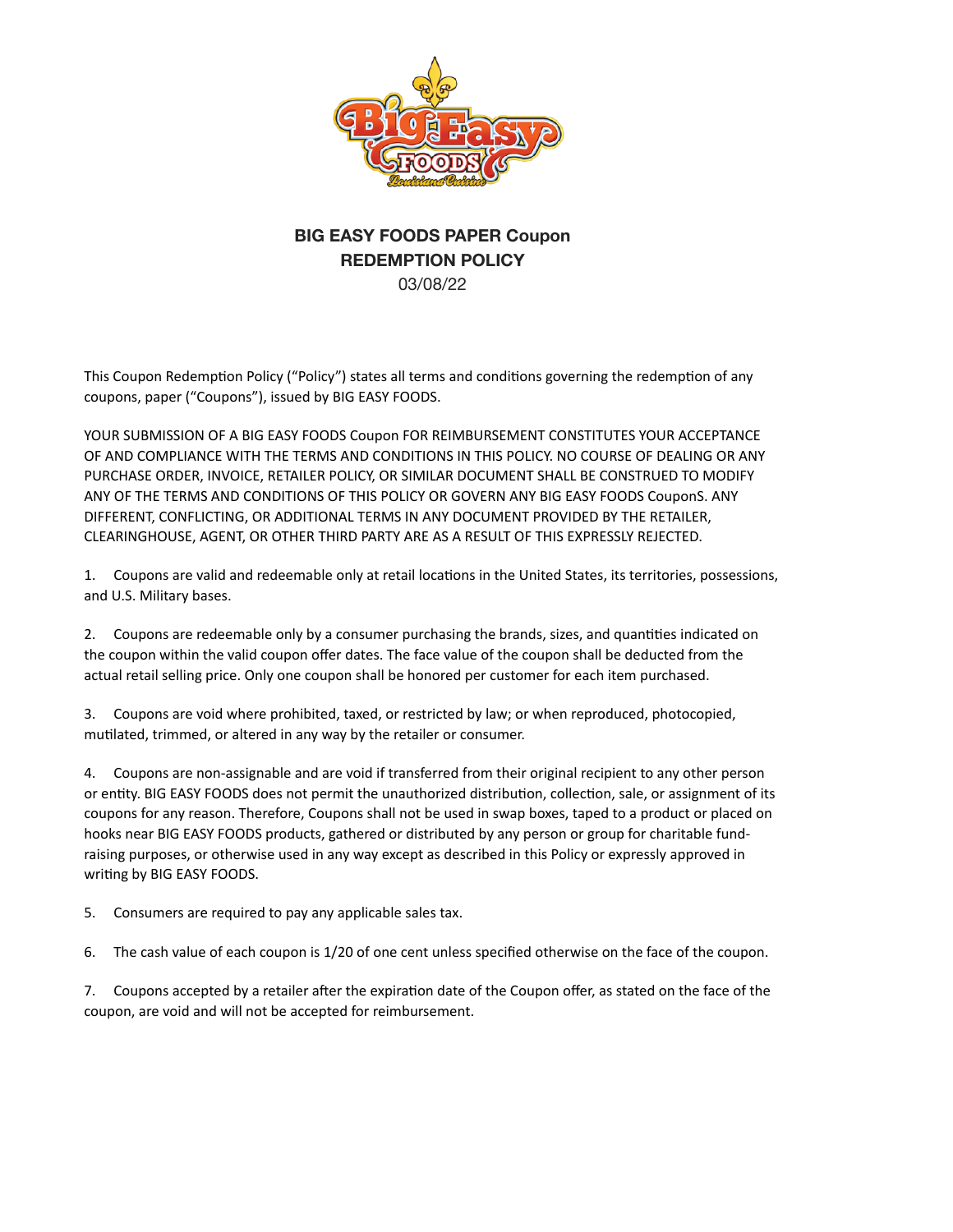8. Properly redeemed coupons must be submitted directly by the retailer or through an authorized clearinghouse only. Submissions by unauthorized intermediary agents will not be accepted. BIG EASY FOODS encourages retailers participating in digital coupon promotions to use industry-standard formats for reading, writing and transmitting data and to implement industry standards for digital Coupon promotions to avoid miss redemptions.

9. BIG EASY FOODS reserves the right, in its sole discretion, to withdraw, modify or refuse reimbursement for any Coupon offer (paper or digital) at any time due to fraud, errors, unauthorized activity, or security concerns.

10. All applicable IRS reporting requirements must be complied with by the retailer and its agent.

11. Valid Coupons must be sent to the redemption address identified on the coupon for reimbursement.

12. Valid and correctly submitted Coupons will be reimbursed for the following items only:

a. face value of the coupon for the retail-selling price (up to the stated maximum value printed on the coupon)

b. 8¢ (\$0.08) for handling each properly redeemed coupon; and

c. reasonable out-of-pocket costs incurred for the physical transportation of the Coupons to its authorized agent, subject to a cap determined by BIG EASY FOODS.

13. Coupon reimbursements may not be deducted from BIG EASY FOODS product invoices payments. Any attempt to take such deductions may void at the sole option of BIG EASY FOODS all Coupons submitted for reimbursement.

14. On request, retailers must provide BIG EASY FOODS with proof of purchase of BIG EASY FOODS products sufficient to cover Coupons presented for reimbursement. BIG EASY FOODS reserves the right to audit the coupon sorting and billing service of any retailer or agent involved in the handling process.

15. BIG EASY FOODS and its agent will endeavor to make reimbursement payments within thirty (30) days from receipt of a Coupon submission and invoice.

16. If a Coupon reimbursement is denied by BIG EASY FOODS or its agent for any reason, the retailer may appeal the decision to BIG EASY FOODS but must do so within six (6) months of the date of the notification of non-payment. Appeals made after six (6) months will not be honored by BIG EASY FOODS.

17. If false or misleading information is provided on any documents or communications to BIG EASY FOODS or its agent in connection with a Coupon reimbursement, redemption privileges with BIG EASY FOODS may be permanently terminated.

18. Each shipment or issuance of Coupons will be considered a whole. BIG EASY FOODS reserves the right to refuse payment for an entire shipment/issuance if any portion of the shipment/issuance is found to be improperly redeemed.